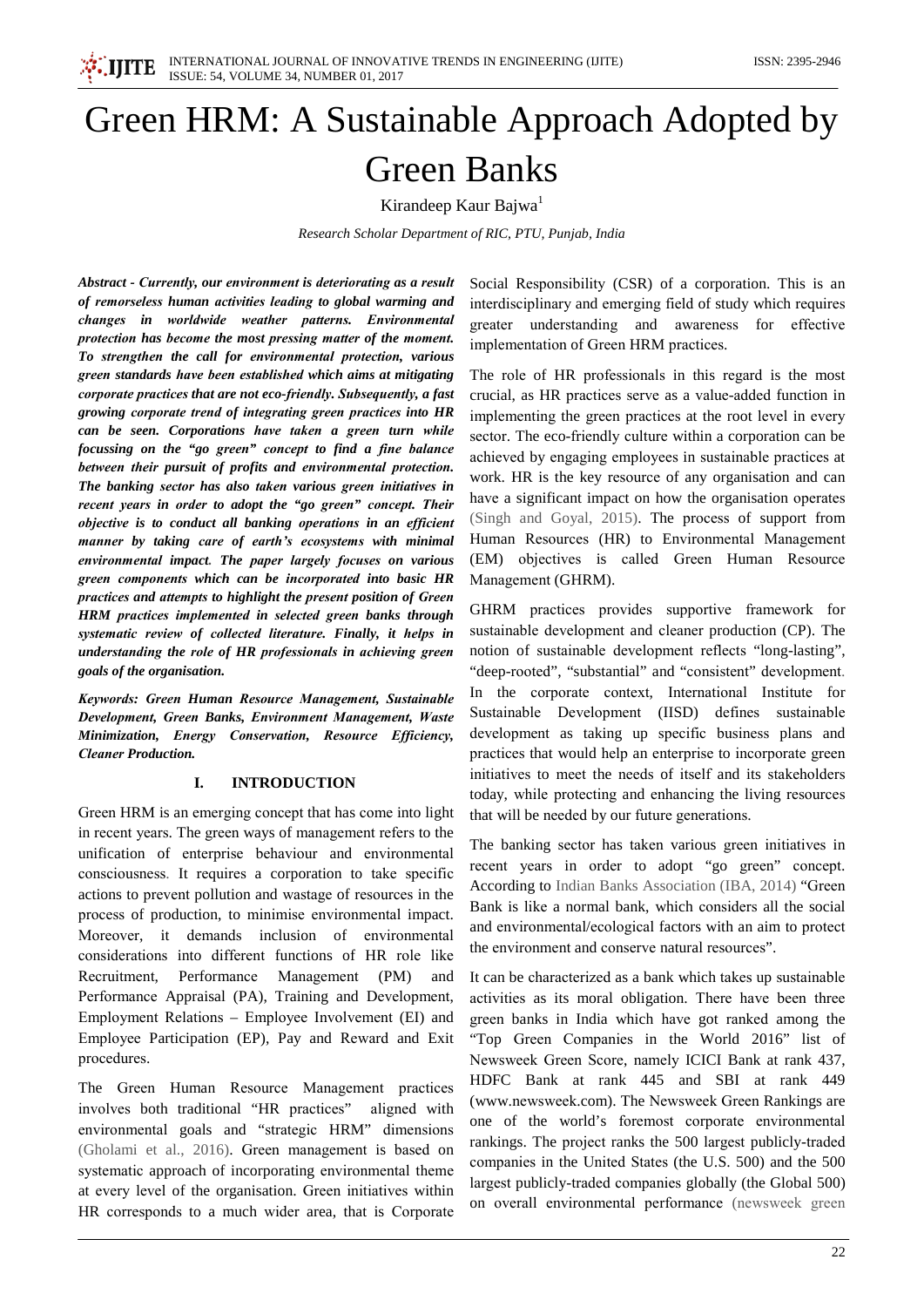rankings final methodology 2016). The Global 500 consists of the 500 largest publicly-traded green companies in the world as on 31 December 2015.

# **GREEN PERFORMANCE**

## **INDICATORS**

| • Energy Conservation             |
|-----------------------------------|
| • Green Buildings                 |
| • Sustainability-Pay Link         |
| • Waste Management                |
| • Green Investments               |
| • Sustainability themed committee |
| • Water Conservation              |
| • Green Rewards                   |
| • Overall Carbon Footprint        |
|                                   |

### Figure Green Performance Indicators

The main purpose of this study is to highlight various green components that can be incorporated into basic HR practices and to examine the present position of Green HRM practices implemented in selected green banks namely ICICI Bank, HDFC Bank and SBI Bank. The study also contributes in explaining the role of HR professionals in achieving green goals of the organisation and provides avenues for further research.

#### II. **PREVIOUS WORK**

Renwick et al [1], takes a coherent view of the literature in Green HRM, using it to organise the literature on the basis of entry-to-exit processes in HRM (from recruitment to exit), revealing the role that HR processes in providing supportive framework to Green HR policy in an organisation. The contribution of this research study has provided a concrete base for better understanding of Green HRM practices by proposing a new process model and research agenda in Green HRM.

Boiral and Paille [2], have put forward and validated an instrument for measuring organizational citizenship behaviour for the environment (OCBE) and specified that there are three main categories of OCBEs defined as ecoinitiatives, eco-civic engagement and eco-helping. Further analysis of these three types of OCBEs highlighted various voluntary initiatives that must be taken for the protection of environment at workplace.

Teixeira et al [3], comprehends the relationship between green management and environmental training in Brazilian companies, depicting how this relationship takes place and its underlying factors. It proposes for a theoretical framework relating the evolutionary stages of green management and the characteristics of environmental training, and ascertained that organizational culture and teamwork, top management support and more technical green management practices are the factors that seem to connect and convert environmental training into more proactive green management, especially for companies in the proactive green management stage.

Ehnert and Harry [4], examined the role of HRM taking into consideration the previous and current state of studies in the field of sustainability. Specifically, this paper drew attention to a variety of definitions of 'sustainability' and to various different approaches to Sustainable HRM. Finally, there are suggestions provided regarding avenues for further research in this recently emerging field of study  $-$  for academics, for practitioners and for humanity in general.

Renwick et al [5], have worked on the unification of two extremely distinct literatures of Environmental Management (EM) and Human Resource Management (HRM). The paper classifies the existing literature on the basis of Ability-Motivation-Opportunity (AMO) theory exhibiting the role human resource management practices in implementing Green Human Resource Management (GHRM) processes. This paper contributes in identifying certain gaps in the existing literature and suggesting some potentially productive future research agendas.

Wu and Wu [6], applied the theory of planned behavior (TPB) to examine the awareness of green management among executives in the Top 5000 corporations (as listed in the China Credit Information Service (CCIS)). Perceived risk, perceived benefit, justice, moral obligation, control force, and control beliefs have been considered as antecedents to the three components of the TPB (attitude, subjective norms and perceived behavior control, PBC).

Jabbour and Jabbour [7], proposes a consolidated framework for the GHRM-GSCM relationship and also proposed a research agenda for the same. This paper draws attention to the implications of GHRM-GSCM integration for scholars, managers, and practitioners in the fields of organizational sustainability and truly sustainable supply chains.

Gholami et al [8], conducted research work on "Green Human Resource Management" practices, in combination with the Ability-Motivation-Opportunity theory to bring about sustainability in the sports centers. This paper defined key practices to implement a cleaner sustainability strategy within the sports centre that produce multiple effects at the macro, meso, and micro levels of society.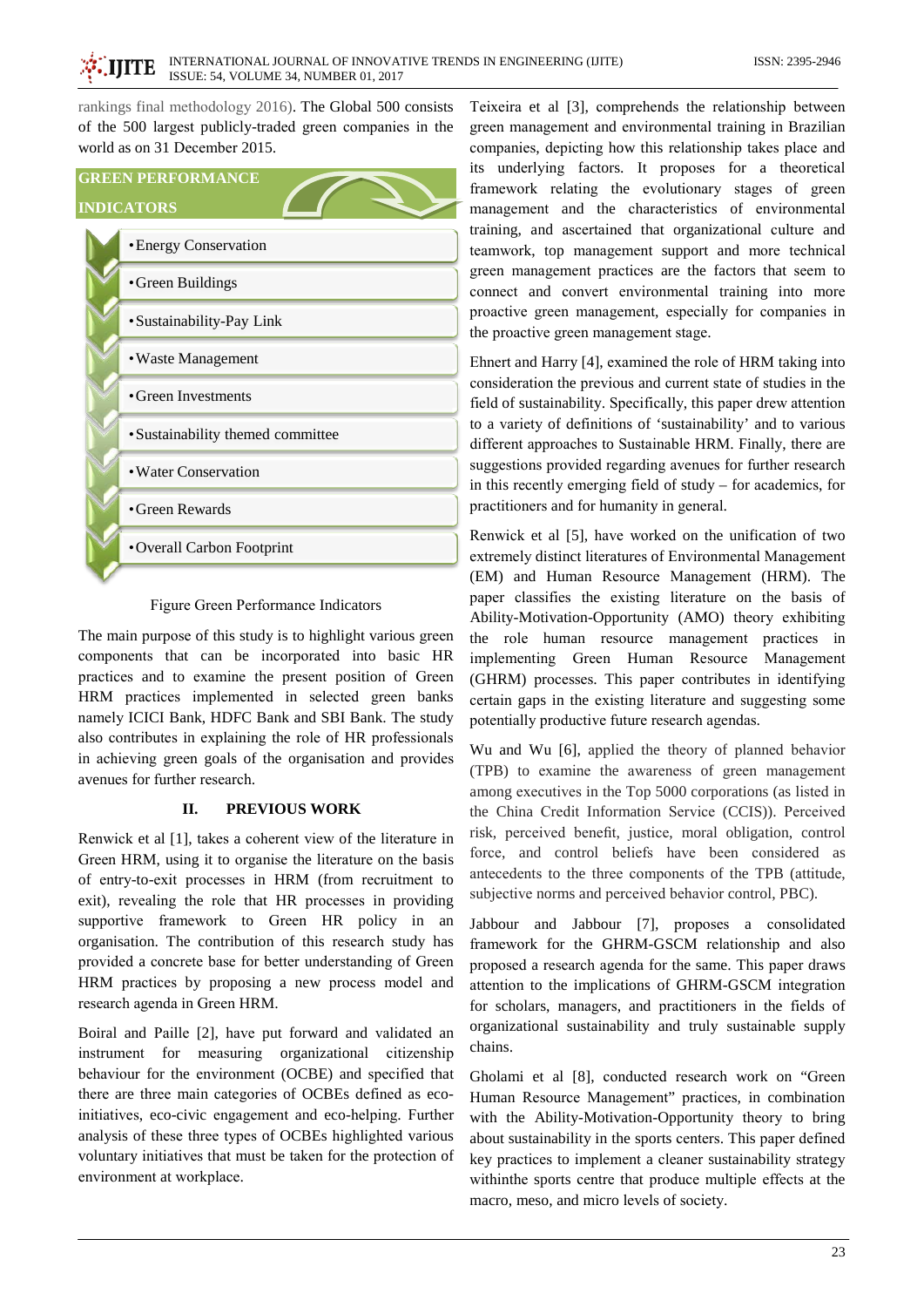**IIITE** 

Pinzone et al [9], investigated the mediating role of collective commitment to change and EM with regard to the relationship between 'Green' HRM practices and collective voluntary behaviours towards the environment. The results have shown that Green HRM practices are helpful for generating voluntary behaviours for environment protection at the collective level. Moreover, employees' willingness to support their organisation in its EM endeavour mediates this relationship.

#### III. PROPOSED METHODOLOGY

The study is primarily based on the secondary data. To draw together the extant of literature in this field, secondary has been taken from annual reports, research papers, books, journal articles and discussion papers. A systematic review of collected literature has been done in detail.

### $\mathbf{I}$ **GREEN HRM COMPONENTS AND THEIR ADOPTION BY GREEN BANKS**

Green Human Resource Practices plays a key role in functioning of green banks. The various green components that are attached in each general HR practice have been discussed in this part of the paper which conforms to sustainability and cleaner production.

| <b>GREEN COMPONENTS OF HRM</b>                        |
|-------------------------------------------------------|
| <b>Green Recruitment Solutions.</b>                   |
| Greening of Performance Management                    |
| Green components of Training and Development.         |
| Innovative green solutions through Employee Involveme |
| Greening of Pay and Reward system.                    |
| Greening of Exit process.                             |

Figure: Green Components of HRM.

## **4.1 Green Recruitment Solutions**

Green recruitment means using online methods and hiring candidates who have knowledge and skills that converge with environment management systems within an organisation. It takes into account the approaches and behaviours of the new recruits. This main components of green solutions for recruitment may include online recruitment which involves usage of online application forms, online uploading of requisite documents by the candidates which will help in reducing paper wastage; green job descriptions which consist of activities that would substantially contribute to preserve or restore environmental quality; green employer branding because a green employer attracts high quality staff in the war of talent. The recruits are always more passionate to work for an environment friendly organisation as it would provide them with safe and healthy work environment to work in; green job vacancies which are related to environmental reporting roles or roles that deal with recycling and waste reduction such as Environment Specialists, Solar cell technicians, Green design professionals etc.; 'Green awareness' questions can become a part of interviews to analyse environmental competencies; and online selection methods that are undertaken remotely such as conducting online tests in nearby centres to reduce the need of commuting to longer distances, and it also helps in reducing paper wastage and conducting online interviews through video conferencing/ video chatting.

For example, all green banks are using online recruitment and selection methods such as making job seekers to apply through online portals and conduct online tests in nearby centres to reduce paper wastage and fuel consumption. ICICI Bank conducts 'Green Test' to assess 'Green Quotient' of the candidates and analyse their environmental competencies. SBI Bank and HDFC Bank have made green awareness questions a part of their online tests under general awareness section. Green design professionals are hired for new branches of the green banks to design and construct LEED certified green buildings as per new norms mentioned under RBI (IDRBT), 2014.

# 4.2 Green Performance Management and Performance **Appraisal**

Greening of Performance Management and Performance Appraisal takes into account environmental concerns and environmental policies. It is to make formal assessment of environmental responsibilities of managers and staff which will help in developing a learning culture in long run, with required motivation at each step. This may include some specific parameters while making appraisal decisions such as implication of new strategies/facilities: waste management; communicating environmental concerns and policies effectively and managers to be held accountable for this. Establishing firm-wide dialogue on green matters; Checking compliance of green directions by conducting environmental audits known as 'green audit programs'; implication of GIS (Green Information Systems) which provide predefined set of green performance standards for managers and staff, to compare with actual performances; green action plans designed for staff and their compliance, and associating appraisal and rewards with green performances of the staff; including green performance indicators into performance management and appraisal; managers to be assigned green goals and responsibilities and same to be included in their appraisal reports; penalties for non-compliance of EM policies; to establish a Performance Management System to monitor and review quality, performance, productivity, wastage and accidents/green incidents.

For example, managers in all green banks are appraised for effective implementation of E-waste Management practices,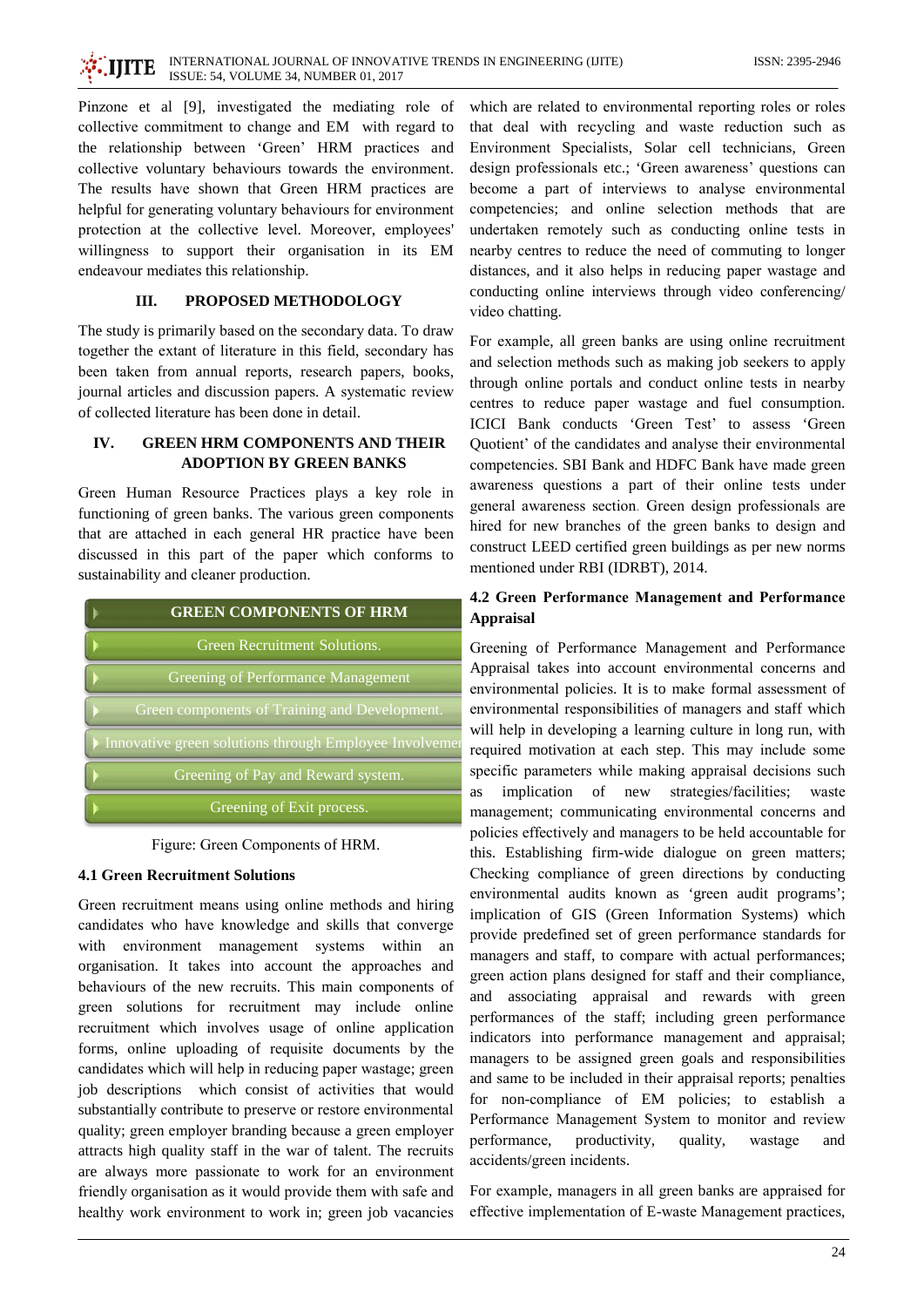

such as implementing centralised printing and photocopying facilities, making buy-back arrangements with vendors/authorised dealers for new purchase of electronic devices, identification of E-waste and its timely disposal, timely repairs and upgradations; reckoning of the usefulness of items and donating them to schools and NGOs. In ICICI Banks, 'Green Compliance' is made part of Performance Appraisal reports. It formally assesses whether managers and staff satisfy regulatory compliance norms of newly launched green products and services. In HDFC Banks, Manager's appraisal report contains a parameter regarding effective implementation of Energy Efficiency programs which includes using star rated and energy efficient ACs and Diesel Gensets and usage of automated server and desktop shutdowns to reduce energy consumption.

### 4.3 Green components of Training and Development

Green components of training and development focus on educating and training employees about how to conserve energy and reduce waste. It is about increasing employees' awareness regarding value of EM, because the most successful environmental reforms are people intensive and work through employee development. These may involve Total Waste Minimization which includes training on environmental management which would emphasize an efficient use of process and material; education initiatives in general waste minimization which helps in inculcating Ecovalues among employees; train Green Executives to make them aware of regulatory compliance and possible consequences in case of negligence and violation of the same; integrated training that focuses on employees' skills and competence building in EM; Green Induction training to familiarize with the ongoing green projects and efforts of the organisation to build a serious attitude among new hires from the beginning itself; training on TQEM (Total Quality Environmental Management) which trains an organisation's management and employees on how to work systematically and achieve desired green goals by timely identification and elimination  $\sigma$ potential environmental problems; Environmental training related to hazardous waste/ dangerous substances (in-house training elements); train staff to conduct green analysis of workspace; inculcating Green Culture in which induction training can be organised for new hires familiarizing them with ongoing green projects, awareness training for more experienced employees can be conducted to make them aware of new facilities and greener strategies, and training on specific green topics can be conducted for staff specifically associated with environmental reporting roles, to instigate a link between organisational eco-literacy and success of Environmental Management. Corporate Environmental Committee can be constituted to make sure that green components are added into job descriptions; environmental awareness is made part of induction training; to decide upon

timing and sequence of training on green elements; and Safety training and Health and **MDPs** include environmental considerations. Constituting 'Green teams' in each department to prepare EM departmental agendas so as to evaluate and review success of trainings provided. These teams also work on new innovative ideas to address environmental concerns; training related to safety, energy efficiency and recycling; and re-training of staff who worked previously in relatively polluter industries.

For example, Green banks like SBI, HDFC and ICICI are providing requisite training to its staff to operate solar based UPS used for ATMs implemented under Social Environment Management System Plan (SEMSP) under its Independent ATM Deployment (IAD) Model; the green teams at SBI Bhawan have implemented a recycling plant housed at the basement of the building which converts waste into compost. The compost is then used at the headquarters and residential quarters of bank; ICICI Bank distributes its monthly newsletter named 'Chlorophyll' during induction training to make new recruits familiar with ongoing green projects, showcasing 'Go Green' initiatives within ICICI Group; The green teams of SBI have also implemented rainwater harvesting projects in a number of branches across India: ICICI Bank also covers updates on 'Go Green' mechanisms in existing team newsletters; HDFC Bank and ICICI Bank provides training in waste management which includes recycling of paper and plastic and E-waste management. Periodic collection is being made from all branches and recycling plants have been implemented at one of the hub locations: HDFC Bank and SBI Bank provides training to its staff for Lithium UPS installation and its functioning in areas of fluctuating power supply to conserve energy; all green banks provide periodic trainings related to Green Channel Banking/Digital Banking and emphasize paperless banking; and ICICI Bank has started a training program named 'Green Bytes' which disseminates green facts about environment and green tips to help contribute towards greener earth.

# 4.4 Innovative Green Solutions through Employee **Involvement and Employee Participation**

Green Employee Involvement and Employee Participation will boost up "employee environmental creativity". Using EI in EM not only generates innovative ideas and better practices, but also increases employees' pride and commitment towards their work, accompanied with greater levels of motivation to generate enhanced green performance. This allows workers to make timely contributions towards EM and helps organisation to tap the advantages of workers' know-how and creativity. It helps in promoting feedback and improving internal communications, thus giving enough space for creative solutions to address environmental concerns. It might involve components such as 'Pollution Prevention Pays'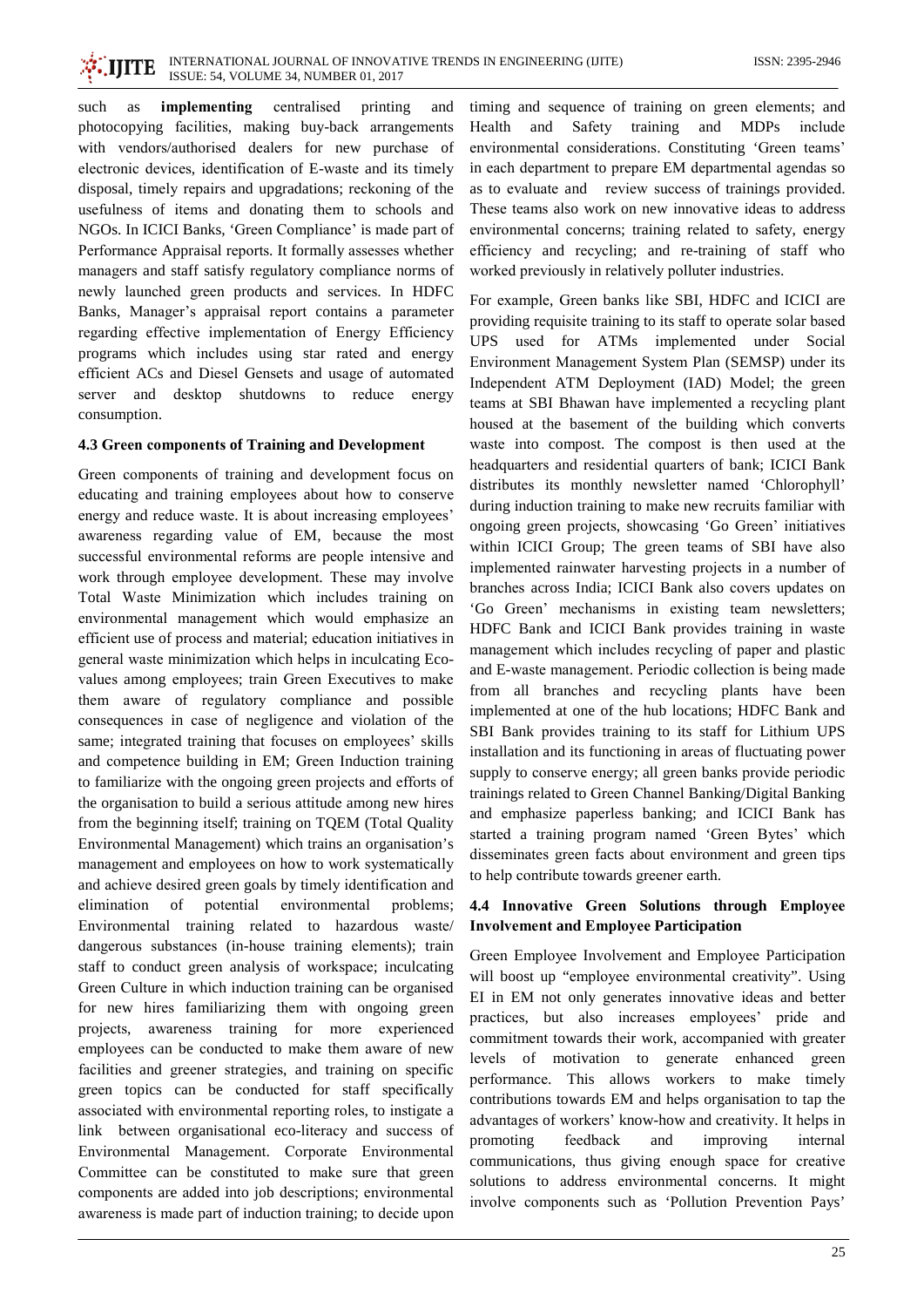programme, also known as 3P/PPP programme. This intends to encourage employees to propose changes to generate revenue and reduce pollution; Productive Maintenance Approach which emphasize regular employee inputs in maintaining and improving production efficiency, and quality of machines, processes and materials, as they are closest to it; Suggestion programmes through which employees can suggest green solutions; constituting problem solving circles specifically to work  $\alpha$ environmental concerns; staff independence to form and experiment with green ideas; employee helpline for guidance in green matters; green forms of transport that will encourage employees to use electric vehicles, or hybrid vehicles to commute as these modes of transport make use of rechargeable batteries. Another best option is car pooling which helps in reducing each person's fuel consumption and related pollution; set up low carbon chiefs to increase action in EM which emphasizes to involve organisation's CEO and Board of Directors in the EM planning; whistle-blowing helplines introducing green which encourages internal whistle blowing regarding environmental breaches; and Discipline and dismissal for EM breaches under which disciplinary procedures are attached to environmental rules and duties where noncompliance occurs (including clauses in staff contracts too) and breach of contract may create possible ground for dismissal.

For example, 'Power Go Green' Contest is organised by ICICI to get innovative green ideas from employees; a tree plantation drive is undertaken in SBI periodically during monsoon across all circles; ICICI Group has launched 'Green Alert' information tab in its employees' online accounts which provides its green teams and problem solving circles with recent updates on developments in the green field across the world; HDFC Bank celebrates Green events such World Environment Day and Earth Hour to encourage its employees to get connected with its green goals more strongly; and in ICICI, employees gift 'Money Plants' to customers during 'Utsav' season and saplings during special occasions.

# 4.5 Greening of Pay and Rewards

It deals with establishing a pay and reward system which is directly connected to green activities developed by green teams/individual staff. There is a constant need to develop reward systems to produce desirable behaviours in EM and it requires effective employment of both incentives and disincentives. It may involve components such as Green Pay/Reward system which helps in establishing a reward system for waste reduction practices that green teams develop; 'Environmental Respect Awards' for employees' environmental achievements and awards for suggestions; tailoring Reward packages related to acquiring designated skills and competencies (and not just for performance), as

these are seen as important factors in performance over long term. Example: knowledge of environmental legislation may prevent serious accidents or illegal emissions; Monetary based EM rewards which involves Greening of Performance Related Pay (PRP) in which an important proportion of monthly managerial bonuses are dependent upon performance outcomes in EM. That is, including EM issues into PRP systems, as an extra performance criterion or as a baseline standard to be met to qualify for PRP; Nonmonetary recognition and rewards which may involve conferring recognition in public meetings, via news articles, delegating more important external roles, providing sabbaticals, paid vacations, time off, gifts, dinners and favoured parking; Disincentives for developing negative reinforcements in EM that may involve criticism, warnings and suspensions for lapses; link suggestion scheme to reward system; providing green tax breaks; and link participation in Green initiatives to promotion/career gains such as managers advance through supporting staff in EM.

For example, in ICICI Bank, managers and employees are rewarded in case they are able to encourage and indulge customers to go for green products which involves 'green vehicle loans' and 'green home loans'. 50% processing fee waivers are provided for customers choosing eco-friendly vehicles and green buildings; HDFC Bank has been awarded for its 'Resource Efficiency' efforts such as implementing motion sensors to switch off lights in unoccupied rooms, emphasize usage of reusable cups and plates, and installing its washrooms with proximity sensors; ICICI has been conferred 'Gold Category' recognition at Energy and Environmental Foundation Global Safety Awards 2017 for its constant efforts encouraging safe work practices across operations; HDFC was conferred with CII's Centre for Excellence for Sustainable Development: Sustainable Plus Gold for efforts in Environmental Protection 2015-16; ICICI Bank won State Level Energy Conservation Award organised by Maharashtra Energy Development Agency 2014-15; SBI won Best Bank Award for Electronic Payment Systems among Large Banks for 2017, organised by IDRBT Banking Technology Excellence Awards: and ICICI Foundation won Best CSR and Sustainability Practices Award for 2016 at 4<sup>th</sup> Asia Business Responsibility Summit.

# 4.6 Greening of Exit process

An exit interview is an invaluable source of information which can be utilised by HR department to improve quality of work life, encourage employee involvement and reduce labour turnovers. The information about green elements and its implementation can be obtained from exiting employees. For this, debriefings can be carried out to gather information about greener reforms being made in the organisation; Legal protection for green whistle blowers is must as there are no safety provisions for them. Employees'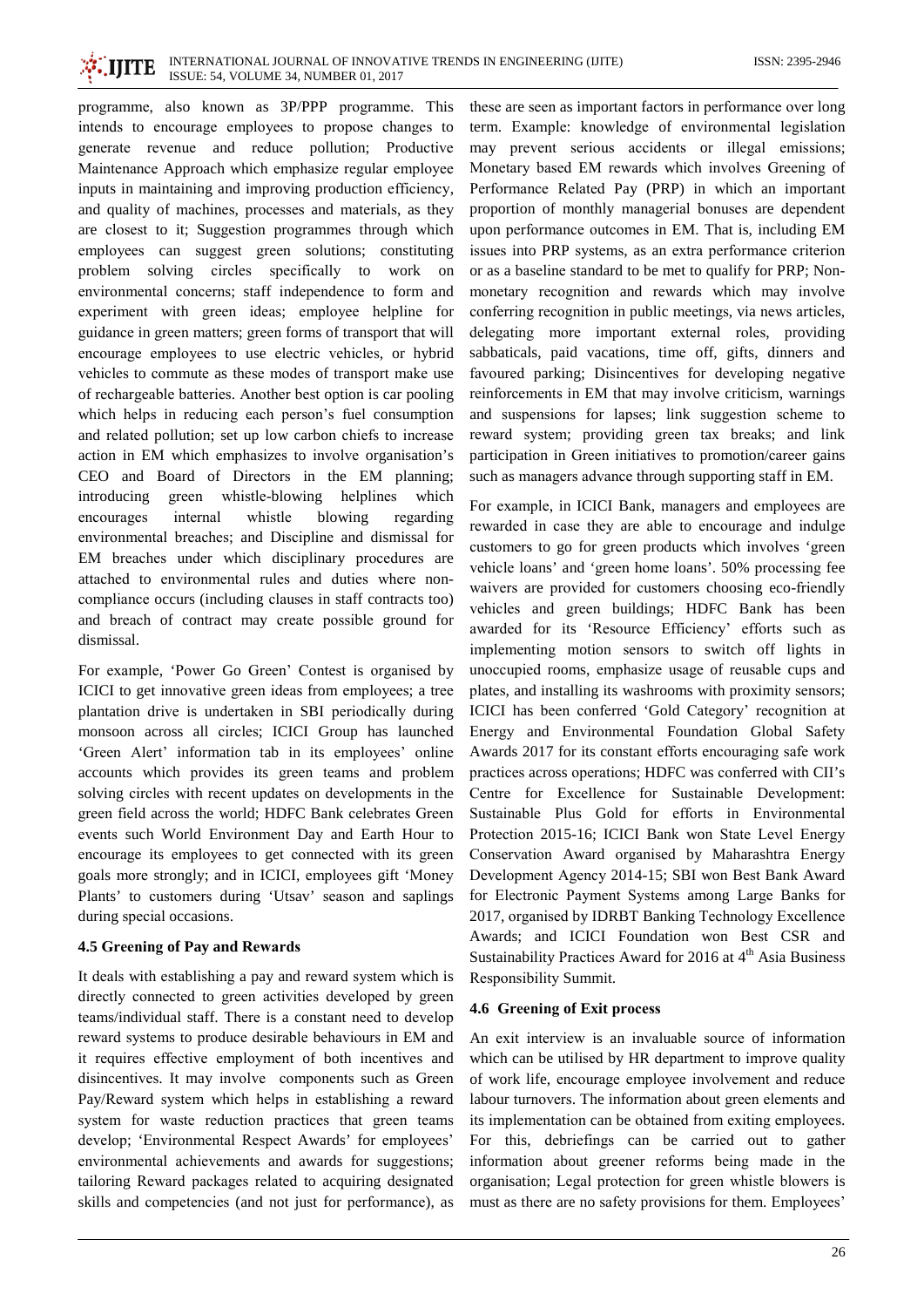perceptions and expectations regarding this can be gauged through an exit interview.; employees should be enquired if green issues are the reasons for their resignations, for example, they might be moving to a more green employer; and to get an idea about their perceptions about taking a green turn.

#### **CONCLUSION**  $V_{\star}$

Green policies and strategies have now become a part of HR agendas which helps in inculcating a green culture within an organisation. The role of HR professionals in this regard is of vital importance. The innovative green turns taken by selected green banks of India namely ICICI Bank, HDFC Bank and SBI Bank reflects an integrated approach adopted by these financial institutions to deliver maximum benefits to their key stakeholders through sustainable use of resources. The incorporation of green components within HR practices has helped these institutions make their position in the "Top Green Companies in the World 2016" list of Newsweek Green Score. This helps in increasing awareness and setting an example for other organisations in India to turn their focus towards environment-friendly HR practices, and embrace waste management, recycling and production of greener products.

#### VI. **FUTURE SCOPES**

The many possible avenues of research into Green HRM suggests that further studies can be conducted to identify key parameters to measure environmental performance of managers against a set of green standards (GS); the awareness among employees and top executives regarding Green HRM training and practices can be examined; it would be interesting to investigate whether green corporations are able to attract more customers for their products and services; and to evaluate key challenges that an organisation may face while taking a green turn.

### **REFERENCES**

- [1] Aizen, I., (2012), "The Theory of Planned Behaviour", Sage Publications, London, UK, 1, pp. 438-459, Chap. 21.
- [2] Boiral, O., and Paille, P., (2012), "Organizational Citizenship Behaviour for the Environment: Measurement and Validation", Journal of Business Ethics, 109, pp. 431-445.
- [3] CEEW IREDA NRDC, (2016), "Greening India's Financial Market: Opportunities for a Green Bank in India- Green Banks' Annual Report 2016", from websitehttp://ceew.in/pdf/CEEW%20IREDA%20NR DC20-Greening%20India%27s%20Financial%20M arket20Green%20Bank%20Report%2019Aug16.pdf accessed on 13/08/2017.
- [4] Ehnert, I., and Harry, W., (2012), "Recent Developments and Future Prospects on Sustainable Human Resource Management: Introduction to the Special Issue", Management Review, 23(3), pp. 221-238.
- [5] Gholami, H., Rezaei, G., Saman, M.Z.M., Sharif, S., Zakuan, "State-of-the-art Green HRM System:  $N_{\text{H}}$  (2016). Sustainability in the Sports Center in Malaysia Using a Multi-

methods Approach and Opportunities for Future Research", Journal of Cleaner Production, 124, pp. 142-163.

- [6] HDFC, (2016), "HDFC Bank Sustainability Report 2015-16", from website https://www.hdfcbank.com /assets/pdf/HDFC\_Bank\_Sustainability\_Report\_15-16.pdf accessed on 21/04/2017.
- [7] ICICI, (2017), "ICICI Awards 2017", from website https://www.icicibank.com/aboutus/awards.page accessed on 14/07/2017.
- [8] IISD, (1996), "Global Green Standards: ISO 14000 and Sustainable Development", from website https://www.iisd.org/pdf/globlgrn.pdf accessed  $\alpha$ 13/12/2016.
- [9] IDRBT, (2013), "Green Banking for Indian Banking Sector", from website http://www.idrbt.ac.in /assets/publications/Best%20Practices/Green%20Banking%2 0Framework%20(2013).pdf accessed on 26/02/2017.
- [10] Jabbour, C.J.C., Jabbour, A.B.L.D.S., Govindan, K., Teixeira, A.A., and Freitas, W.R.D.S., (2013), "Environmental Management and Operational Performance in Automotive Companies in Brazil: The Role of Human Resource Management and Lean Manufacturing", Journal of Cleaner Production, 47, pp. 129-140.
- [11] Jokinen, E., and Heiskanen, T., (2013), "Is the Measured Good Quality of Working Life Equivalent to Strategically Strong HRM System?", Social and Behavioral Sciences, 81, pp. 131-141.
- [12] Jabbour, C.J.C., and Jabbour, A.B.L.D.S., (2016), "Green Human Resource Management and Green Supply Chain Management: Linking Two Emerging Agendas", Journal of Cleaner Production, 112, pp. 1824-1833.
- [13] Nath, V., Nayak, N., and Goel, A., (2014), "Green Banking Practices- A Review", International Journal of Research in Business Management, 2(4), pp. 45-62.
- [14] Newsweek Green Rankings, (2016), "Top Green Companies the World  $2016$ ", from website in http://www.newsweek.com/green-2016/top-green-companiesworld-2016 accessed on 05/03/2017.
- [15] Newsweek Green Rankings, (2016), "Newsweek Green Rankings Final Methodology 2016". from websitehttp://s.newsweek.com/sites/www.newsweek. com/files/newsweek\_green\_rankings\_final\_methodo logy2016.pdf accessed on 05/03/2017.
- [16] Pinzone, M., Guerci, M., Lettieri, E., and Redman, T., (2016), "Progressing in the Change Journey towards Sustainability in Healthcare: The Role of 'Green' HRM'', Journal of Cleaner Production, 122, pp. 201-211.
- $[17]$ Renwick, D., Redman, T., and Maguire, S., (2008), "Green HRM: A Review, Process Model, and Research Agenda", The University of Sheffield, 01, pp. 1-46.
- [18] Renwick, D., Redman, T., and Maguire, S., (2012), "Green Human Resource Management: A Review and Research Agenda", International Journal of Management Reviews,  $15(1)$ , pp. 1-35.
- [19] Singh, L.A., and Goyal, S., (2015), "Impact of Green Human Resource Factors on Environmental Performance in Manufacturing Companies: An Empirical Evidence", I.J.E.M.S., 6(1), pp. 23-30.
- [20] SBI, (2014), "SBI List of IT Awards 2013-14", from website http://www.statebank.com.sa/138745545118